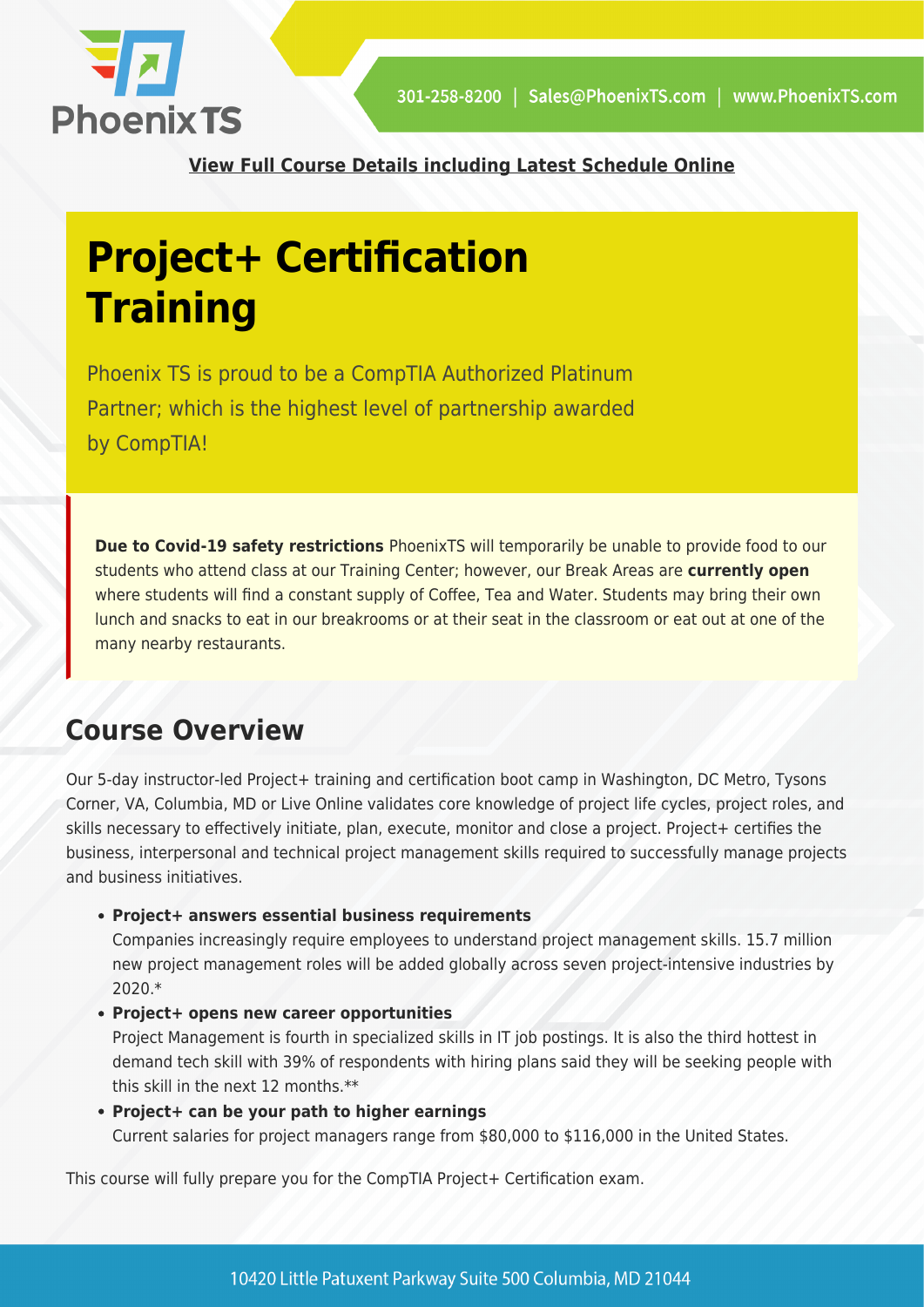

Project+ is intended for candidates possessing at least 12 months of cumulative experience in leading, managing, directing and/or participating in small- to medium-scale projects.

# **Schedule**

| <b>DATE</b>                                       | <b>LOCATION</b>                        |                   |
|---------------------------------------------------|----------------------------------------|-------------------|
| $7/11/22 - 7/15/22$ (5 days)<br>8:30AM - 4:30PM   | <b>Live Online</b><br><b>Open</b>      | Contact Us        |
| 7/25/22 - 7/29/22 (5 days)<br>8:30AM - 4:30PM     | <b>Columbia, MD</b><br>Open            | Contact Us        |
| 7/25/22 - 7/29/22 (5 days)<br>8:30AM - 4:30PM     | <b>Live Online</b><br><b>Open</b>      | Contact Us        |
| 7/25/22 - 7/29/22 (5 days)<br>8:30AM - 4:30PM     | <b>Tysons Corner, VA</b><br>Open       | Contact Us        |
| $8/15/22 - 8/19/22$ (5 days)<br>8:30AM - 4:30PM   | <b>Live Online</b><br>Open             | <b>Contact Us</b> |
| $9/12/22 - 9/16/22$ (5 days)<br>8:30AM - 4:30PM   | <b>Live Online</b><br>Open             | Contact Us        |
| $9/26/22 - 9/30/22$ (5 days)<br>8:30AM - 4:30PM   | <b>Tysons Corner, VA</b><br>Open       | <b>Contact Us</b> |
| 10/03/22 - 10/07/22 (5 days)<br>8:30AM - 4:30PM   | <b>Live Online</b><br>Open             | Contact Us        |
| 10/03/22 - 10/07/22 (5 days)<br>8:30AM - 4:30PM   | <b>Columbia, MD</b><br>$\mathsf{Open}$ | Contact Us        |
| 10/17/22 - 10/21/22 (5 days)<br>8:30AM - 4:30PM   | <b>Live Online</b><br>Open             | Contact Us        |
| $11/07/22 - 11/11/22$ (5 days)<br>8:30AM - 4:30PM | <b>Live Online</b><br>Open             | <b>Contact Us</b> |
| 12/05/22 - 12/09/22 (5 days)<br>8:30AM - 4:30PM   | <b>Tysons Corner, VA</b><br>Open       | <b>Contact Us</b> |
| 12/05/22 - 12/09/22 (5 days)<br>8:30AM - 4:30PM   | <b>Live Online</b><br>Open             | <b>Contact Us</b> |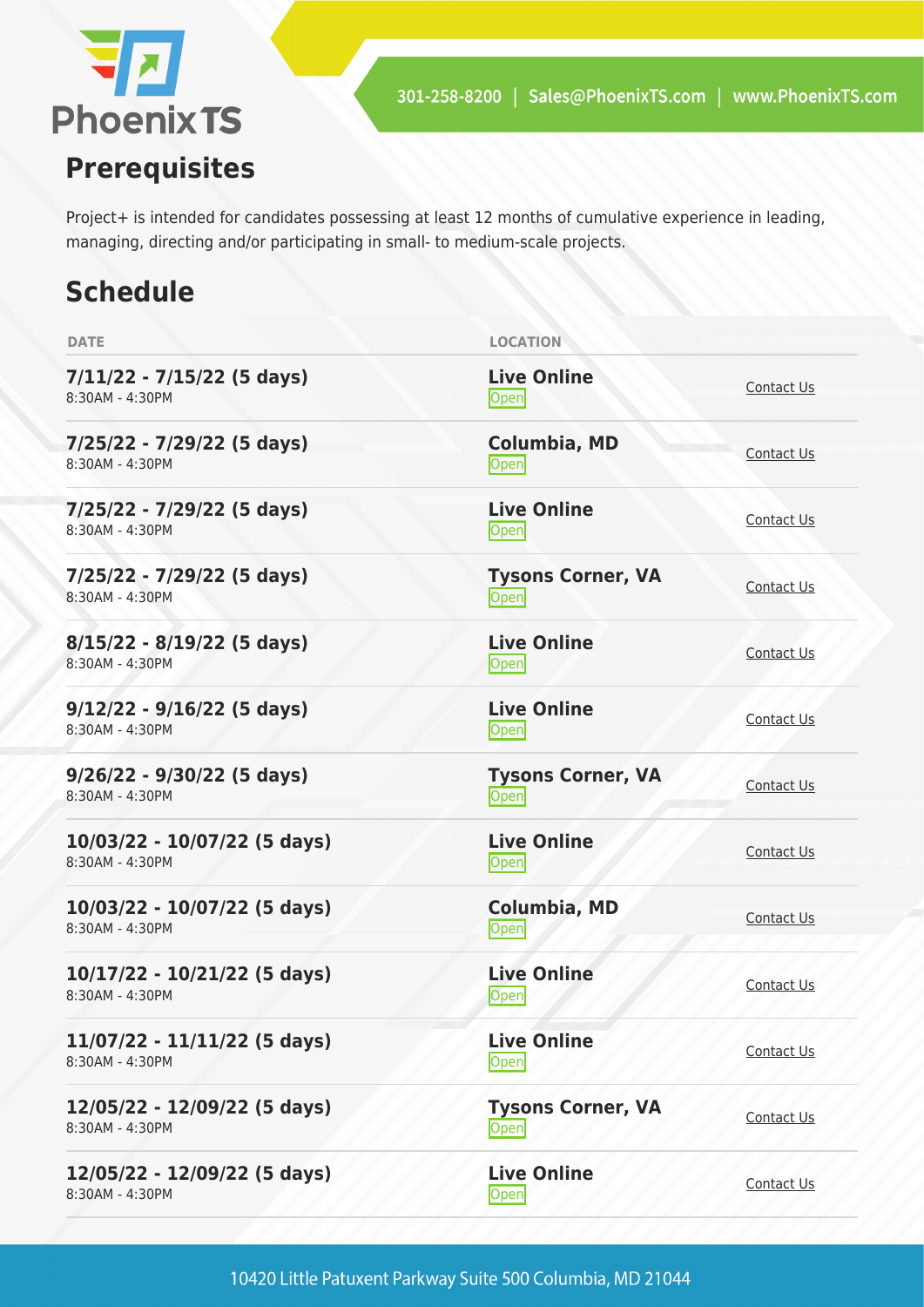

| × |  |  |
|---|--|--|
|   |  |  |

**12/05/22 - 12/09/22 (5 days)** 8:30AM - 4:30PM

**12/05/22 - 12/09/22 (5 days)** 8:30AM - 4:30PM

**1/02/23 - 1/06/23 (5 days)** 8:30AM - 4:30PM

**1/09/23 - 1/13/23 (5 days)** 8:30AM - 4:30PM

**1/09/23 - 1/13/23 (5 days)** 8:30AM - 4:30PM

**1/23/23 - 1/27/23 (5 days)** 8:30AM - 4:30PM

**1/23/23 - 1/27/23 (5 days)** 8:30AM - 4:30PM

**1/23/23 - 1/27/23 (5 days)** 8:30AM - 4:30PM

**2/06/23 - 2/10/23 (5 days)** 8:30AM - 4:30PM

**2/13/23 - 2/17/23 (5 days)** 8:30AM - 4:30PM

**2/13/23 - 2/17/23 (5 days)** 8:30AM - 4:30PM

**2/20/23 - 2/24/23 (5 days)** 8:30AM - 4:30PM

**2/27/23 - 3/03/23 (5 days)** 8:30AM - 4:30PM

**2/27/23 - 3/03/23 (5 days)** 8:30AM - 4:30PM

**3/06/23 - 3/10/23 (5 days)** 8:30AM - 4:30PM

LOCATION

**Columbia, MD** [Contact Us](https://phoenixts.com/schedule/more-info/?class=25238)<br>Open

**Live Online [Contact Us](https://phoenixts.com/schedule/more-info/?class=26113)** 

**Tysons Corner, VA Open** [Contact Us](https://phoenixts.com/schedule/more-info/?class=28206) Contact Us

**Columbia, MD** [Contact Us](https://phoenixts.com/schedule/more-info/?class=28208)<br>Open

**Live Online** <u>[Contact Us](https://phoenixts.com/schedule/more-info/?class=28210)</u>

**Tysons Corner, VA Open** [Contact Us](https://phoenixts.com/schedule/more-info/?class=28207) Contact Us

**Columbia, MD** [Contact Us](https://phoenixts.com/schedule/more-info/?class=28209)<br>Open

**Live Online** <u>Open</u> [Contact Us](https://phoenixts.com/schedule/more-info/?class=28211)

**Tysons Corner, VA Open** [Contact Us](https://phoenixts.com/schedule/more-info/?class=29654)

**Columbia, MD** [Contact Us](https://phoenixts.com/schedule/more-info/?class=29676)<br>Open

**Live Online** <u>[Contact Us](https://phoenixts.com/schedule/more-info/?class=29698)</u>

**Tysons Corner, VA** Open [Contact Us](https://phoenixts.com/schedule/more-info/?class=29655)

**Columbia, MD**

[Contact Us](https://phoenixts.com/schedule/more-info/?class=29677) **Live Online**

**[Contact Us](https://phoenixts.com/schedule/more-info/?class=29699) Tysons Corner, VA**

**Open** [Contact Us](https://phoenixts.com/schedule/more-info/?class=29656)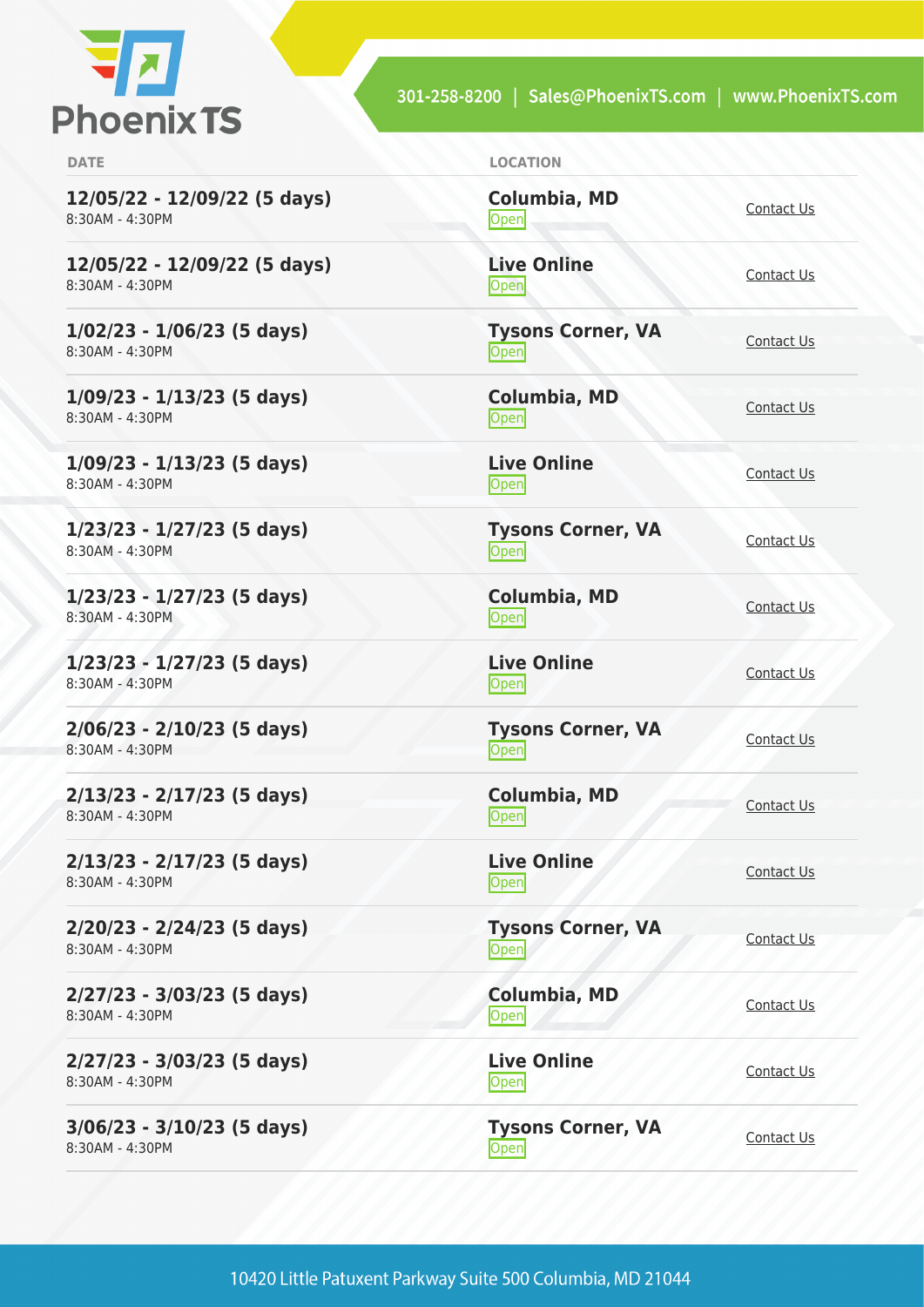

**3/13/23 - 3/17/23 (5 days)** 8:30AM - 4:30PM

**3/13/23 - 3/17/23 (5 days)** 8:30AM - 4:30PM

**3/20/23 - 3/24/23 (5 days)** 8:30AM - 4:30PM

**3/27/23 - 3/31/23 (5 days)** 8:30AM - 4:30PM

**3/27/23 - 3/31/23 (5 days)** 8:30AM - 4:30PM

**4/03/23 - 4/07/23 (5 days)** 8:30AM - 4:30PM

**4/10/23 - 4/14/23 (5 days)** 8:30AM - 4:30PM

**4/10/23 - 4/14/23 (5 days)** 8:30AM - 4:30PM

**4/17/23 - 4/21/23 (5 days)** 8:30AM - 4:30PM

**4/24/23 - 4/28/23 (5 days)** 8:30AM - 4:30PM

**4/24/23 - 4/28/23 (5 days)** 8:30AM - 4:30PM

**5/01/23 - 5/05/23 (5 days)** 8:30AM - 4:30PM

**5/08/23 - 5/12/23 (5 days)** 8:30AM - 4:30PM

**5/08/23 - 5/12/23 (5 days)** 8:30AM - 4:30PM

**5/15/23 - 5/19/23 (5 days)** 8:30AM - 4:30PM

**DATE LOCATION**

**Columbia, MD** [Contact Us](https://phoenixts.com/schedule/more-info/?class=29678)<br>Open

**Live Online [Contact Us](https://phoenixts.com/schedule/more-info/?class=29700)** 

**Tysons Corner, VA Open** [Contact Us](https://phoenixts.com/schedule/more-info/?class=29657) Contact Us

**Columbia, MD** [Contact Us](https://phoenixts.com/schedule/more-info/?class=29679)<br>Open

**Live Online** <u>[Contact Us](https://phoenixts.com/schedule/more-info/?class=29701)</u>

**Tysons Corner, VA Open** [Contact Us](https://phoenixts.com/schedule/more-info/?class=29658) Contact Us

**Columbia, MD** [Contact Us](https://phoenixts.com/schedule/more-info/?class=29680)<br>Open

**Live Online** <u>Open</u> [Contact Us](https://phoenixts.com/schedule/more-info/?class=29702)

**Tysons Corner, VA Open** [Contact Us](https://phoenixts.com/schedule/more-info/?class=29659)

**Columbia, MD** [Contact Us](https://phoenixts.com/schedule/more-info/?class=29681)<br>Open

**Live Online** <u>[Contact Us](https://phoenixts.com/schedule/more-info/?class=29703)</u>

**Tysons Corner, VA** Open [Contact Us](https://phoenixts.com/schedule/more-info/?class=29660)

**Columbia, MD** [Contact Us](https://phoenixts.com/schedule/more-info/?class=29682)

**Live Online [Contact Us](https://phoenixts.com/schedule/more-info/?class=29704)** 

**Tysons Corner, VA Open** [Contact Us](https://phoenixts.com/schedule/more-info/?class=29661)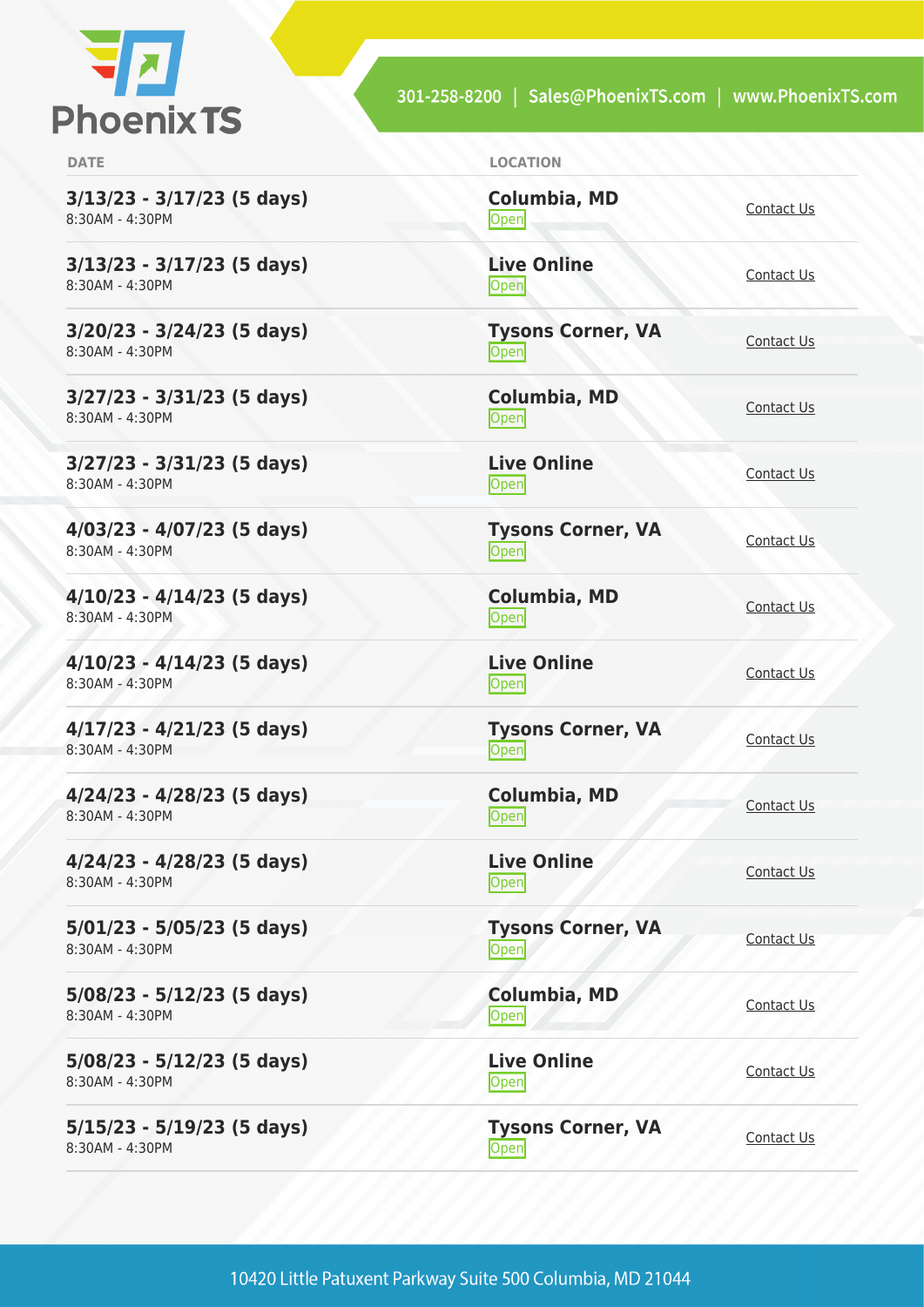

**5/22/23 - 5/26/23 (5 days)** 8:30AM - 4:30PM

**5/22/23 - 5/26/23 (5 days)** 8:30AM - 4:30PM

**6/05/23 - 6/09/23 (5 days)** 8:30AM - 4:30PM

**6/12/23 - 6/16/23 (5 days)** 8:30AM - 4:30PM

**6/12/23 - 6/16/23 (5 days)** 8:30AM - 4:30PM

**6/19/23 - 6/23/23 (5 days)** 8:30AM - 4:30PM

**6/26/23 - 6/30/23 (5 days)** 8:30AM - 4:30PM

**6/26/23 - 6/30/23 (5 days)** 8:30AM - 4:30PM

**7/10/23 - 7/14/23 (5 days)** 8:30AM - 4:30PM

**7/17/23 - 7/21/23 (5 days)** 8:30AM - 4:30PM

**7/17/23 - 7/21/23 (5 days)** 8:30AM - 4:30PM

**7/24/23 - 7/28/23 (5 days)** 8:30AM - 4:30PM

**7/24/23 - 7/28/23 (5 days)** 8:30AM - 4:30PM

**7/24/23 - 7/28/23 (5 days)** 8:30AM - 4:30PM

**8/07/23 - 8/11/23 (5 days)** 8:30AM - 4:30PM

**DATE LOCATION**

**Columbia, MD** [Contact Us](https://phoenixts.com/schedule/more-info/?class=29683)<br>Open

**Live Online [Contact Us](https://phoenixts.com/schedule/more-info/?class=29705)** 

**Tysons Corner, VA Open** [Contact Us](https://phoenixts.com/schedule/more-info/?class=29662) Contact Us

**Columbia, MD** [Contact Us](https://phoenixts.com/schedule/more-info/?class=29684)<br>Open

**Live Online** <u>[Contact Us](https://phoenixts.com/schedule/more-info/?class=29706)</u>

**Tysons Corner, VA Open** [Contact Us](https://phoenixts.com/schedule/more-info/?class=29663) Contact Us

**Columbia, MD** [Contact Us](https://phoenixts.com/schedule/more-info/?class=29685)<br>Open

**Live Online** <u>Open</u> [Contact Us](https://phoenixts.com/schedule/more-info/?class=29707)

**Tysons Corner, VA Open** [Contact Us](https://phoenixts.com/schedule/more-info/?class=29664)

**Columbia, MD** [Contact Us](https://phoenixts.com/schedule/more-info/?class=29686)<br>Open

**Live Online** <u>[Contact Us](https://phoenixts.com/schedule/more-info/?class=29708)</u>

**Tysons Corner, VA** Open [Contact Us](https://phoenixts.com/schedule/more-info/?class=29665)

**Columbia, MD** [Contact Us](https://phoenixts.com/schedule/more-info/?class=29687)

**Live Online [Contact Us](https://phoenixts.com/schedule/more-info/?class=29709)** 

**Tysons Corner, VA Open** [Contact Us](https://phoenixts.com/schedule/more-info/?class=29666)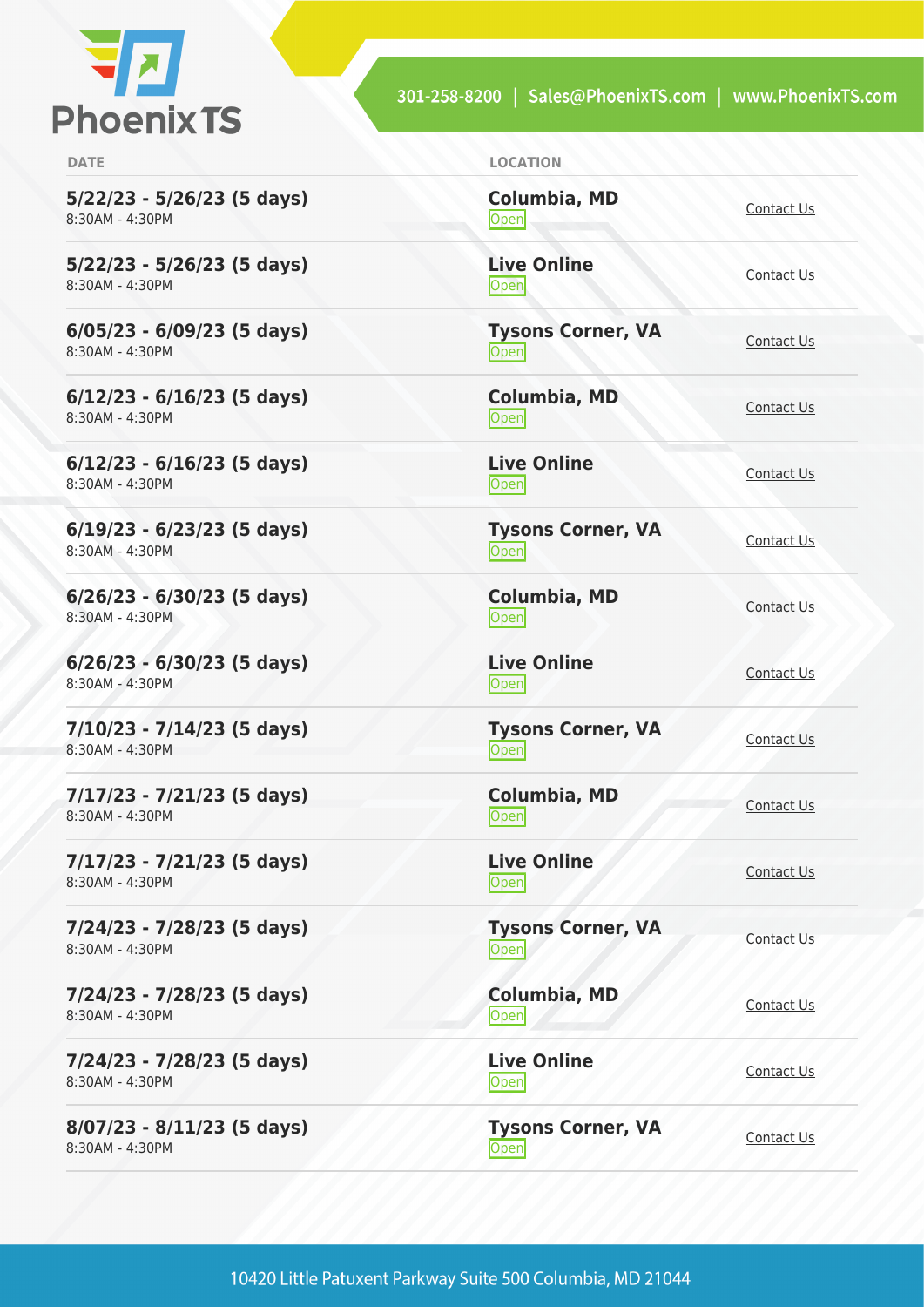

**8/14/23 - 8/18/23 (5 days)** 8:30AM - 4:30PM

**8/14/23 - 8/18/23 (5 days)** 8:30AM - 4:30PM

**8/21/23 - 8/25/23 (5 days)** 8:30AM - 4:30PM

**8/28/23 - 9/01/23 (5 days)** 8:30AM - 4:30PM

**8/28/23 - 9/01/23 (5 days)** 8:30AM - 4:30PM

**9/11/23 - 9/15/23 (5 days)** 8:30AM - 4:30PM

**9/18/23 - 9/22/23 (5 days)** 8:30AM - 4:30PM

**9/18/23 - 9/22/23 (5 days)** 8:30AM - 4:30PM

**9/25/23 - 9/29/23 (5 days)** 8:30AM - 4:30PM

**9/25/23 - 9/29/23 (5 days)** 8:30AM - 4:30PM

**9/25/23 - 9/29/23 (5 days)** 8:30AM - 4:30PM

**10/02/23 - 10/06/23 (5 days)** 8:30AM - 4:30PM

**10/09/23 - 10/13/23 (5 days)** 8:30AM - 4:30PM

**10/09/23 - 10/13/23 (5 days)** 8:30AM - 4:30PM

**10/16/23 - 10/20/23 (5 days)** 8:30AM - 4:30PM

**DATE LOCATION**

**Columbia, MD** [Contact Us](https://phoenixts.com/schedule/more-info/?class=29688)<br>Open

**Live Online** <u>Open</u> [Contact Us](https://phoenixts.com/schedule/more-info/?class=29710)

**Tysons Corner, VA Open** [Contact Us](https://phoenixts.com/schedule/more-info/?class=29667) Contact Us

**Columbia, MD** [Contact Us](https://phoenixts.com/schedule/more-info/?class=29689)<br>Open

**Live Online** <u>[Contact Us](https://phoenixts.com/schedule/more-info/?class=29711)</u>

**Tysons Corner, VA Open** [Contact Us](https://phoenixts.com/schedule/more-info/?class=29668)

**Columbia, MD** [Contact Us](https://phoenixts.com/schedule/more-info/?class=29690)<br>Open

**Open** [Contact Us](https://phoenixts.com/schedule/more-info/?class=29669)

**Columbia, MD** [Contact Us](https://phoenixts.com/schedule/more-info/?class=29691)<br>Open

**Tysons Corner, VA** Open [Contact Us](https://phoenixts.com/schedule/more-info/?class=29670)

**Live Online** <u>Open</u> [Contact Us](https://phoenixts.com/schedule/more-info/?class=29712)

**Tysons Corner, VA**

**Live Online** <u>[Contact Us](https://phoenixts.com/schedule/more-info/?class=29713)</u>

**Columbia, MD** [Contact Us](https://phoenixts.com/schedule/more-info/?class=29692)

**Live Online**

**[Contact Us](https://phoenixts.com/schedule/more-info/?class=29714)** 

**Tysons Corner, VA Open** [Contact Us](https://phoenixts.com/schedule/more-info/?class=29671)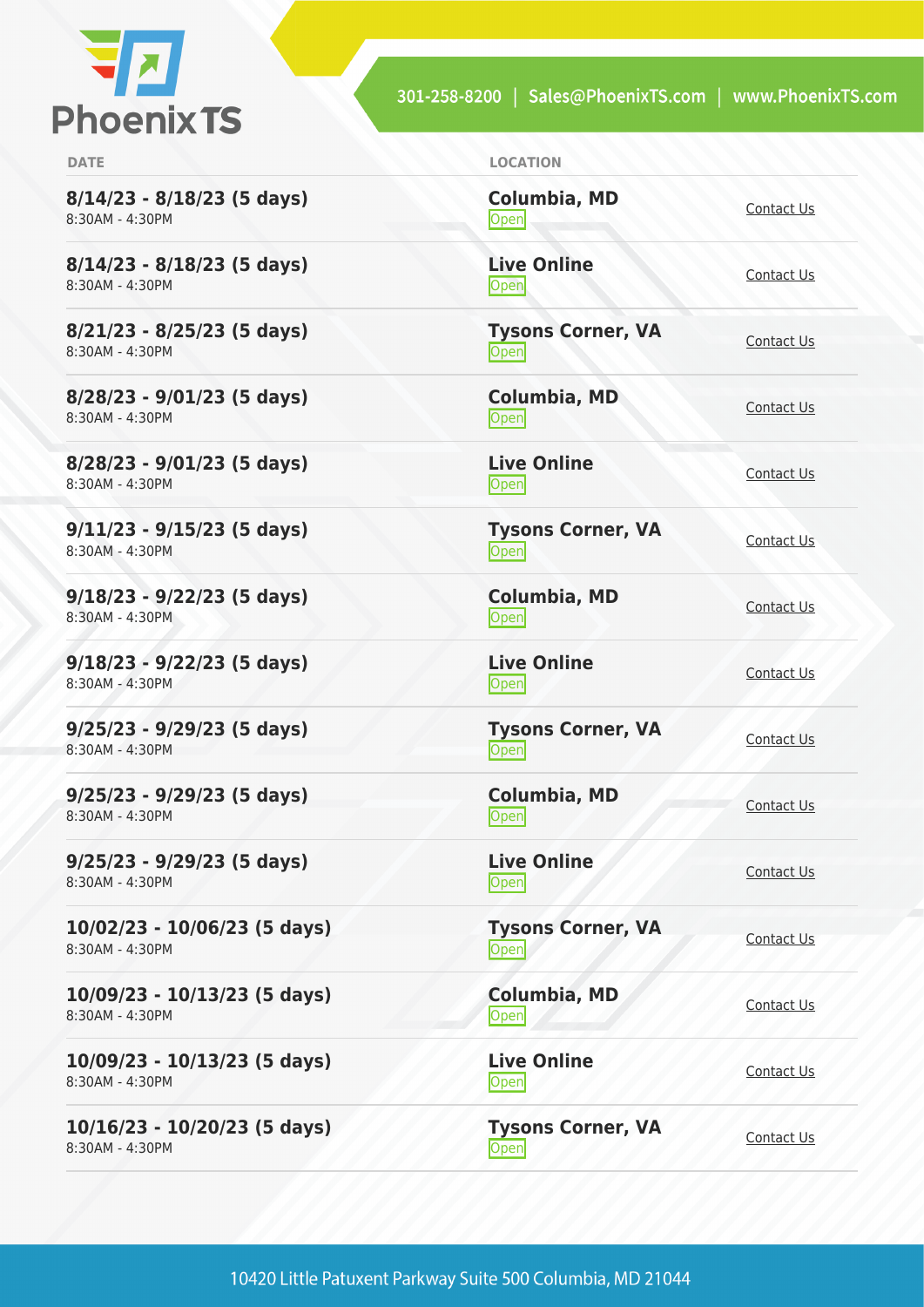

| <b>DATE</b>                                       | <b>LOCATION</b>                   |                   |
|---------------------------------------------------|-----------------------------------|-------------------|
| 10/23/23 - 10/27/23 (5 days)<br>8:30AM - 4:30PM   | Columbia, MD<br>Open              | Contact Us        |
| 10/23/23 - 10/27/23 (5 days)<br>8:30AM - 4:30PM   | <b>Live Online</b><br>Open        | Contact Us        |
| $11/06/23 - 11/10/23$ (5 days)<br>8:30AM - 4:30PM | <b>Tysons Corner, VA</b><br>Open  | Contact Us        |
| 11/13/23 - 11/17/23 (5 days)<br>8:30AM - 4:30PM   | <b>Columbia, MD</b><br>Open       | Contact Us        |
| 11/13/23 - 11/17/23 (5 days)<br>8:30AM - 4:30PM   | <b>Live Online</b><br><b>Open</b> | Contact Us        |
| 11/27/23 - 12/01/23 (5 days)<br>8:30AM - 4:30PM   | <b>Tysons Corner, VA</b><br>Open  | Contact Us        |
| $11/27/23 - 12/01/23$ (5 days)<br>8:30AM - 4:30PM | <b>Columbia, MD</b><br>Open       | Contact Us        |
| 11/27/23 - 12/01/23 (5 days)<br>8:30AM - 4:30PM   | <b>Live Online</b><br>Open        | Contact Us        |
| 12/04/23 - 12/08/23 (5 days)<br>8:30AM - 4:30PM   | <b>Tysons Corner, VA</b><br>Open  | Contact Us        |
| 12/11/23 - 12/15/23 (5 days)<br>8:30AM - 4:30PM   | <b>Columbia, MD</b><br>Open       | Contact Us        |
| 12/11/23 - 12/15/23 (5 days)<br>8:30AM - 4:30PM   | <b>Live Online</b><br>Open        | Contact Us        |
| 12/18/23 - 12/22/23 (5 days)<br>8:30AM - 4:30PM   | <b>Tysons Corner, VA</b><br>Open  | Contact Us        |
| 12/18/23 - 12/22/23 (5 days)<br>8:30AM - 4:30PM   | Columbia, MD<br>Open              | <b>Contact Us</b> |
| 12/18/23 - 12/22/23 (5 days)<br>8:30AM - 4:30PM   | <b>Live Online</b><br><b>Open</b> | Contact Us        |

# **Course Outline**

Day 1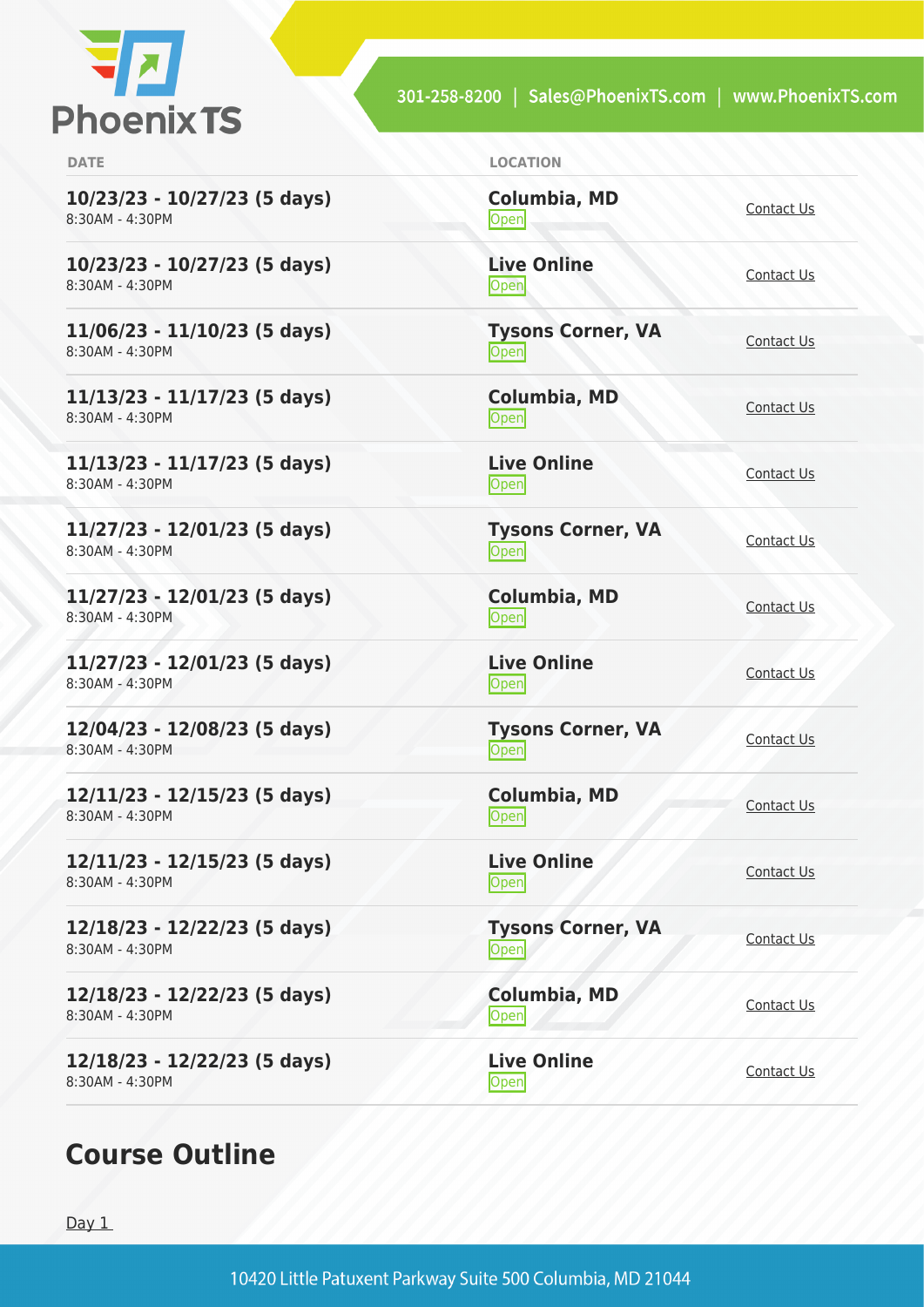

- Introductions and Course Overview
- Initiating the Project
- Project Team Roles and Responsibilities

#### Day 2

- Creating the Project Charter
- Creating the Work Breakdown Structure
- Creating the Project Schedule

#### Day 3

- Creating the Project Schedule
- Resource Planning and Management
- Defining the Project Budget and Risk Plans

#### Day 4

- Defining the Project Budget and Risk Plans
- Executing the Project
- Communicating the Plan

#### Day 5

- Processing Change Requests and Procurement Documents
- Project Tools and Documentation
- Closing the Project
- Course Review

## **Exam Information**

### **Project+ Certification Exam Details:**

#### **Exam Codes PK0-004 (available 3/15/17)**

**Exam Description**

CompTIA Project+ is designed for business professionals who coordinate or manage small-to-medium-size projects, inside and outside of IT. The exam certifies the knowledge and skills required to manage the project life cycle, ensure appropriate, communication, manage resources, manage stakeholders, and maintain project documentation.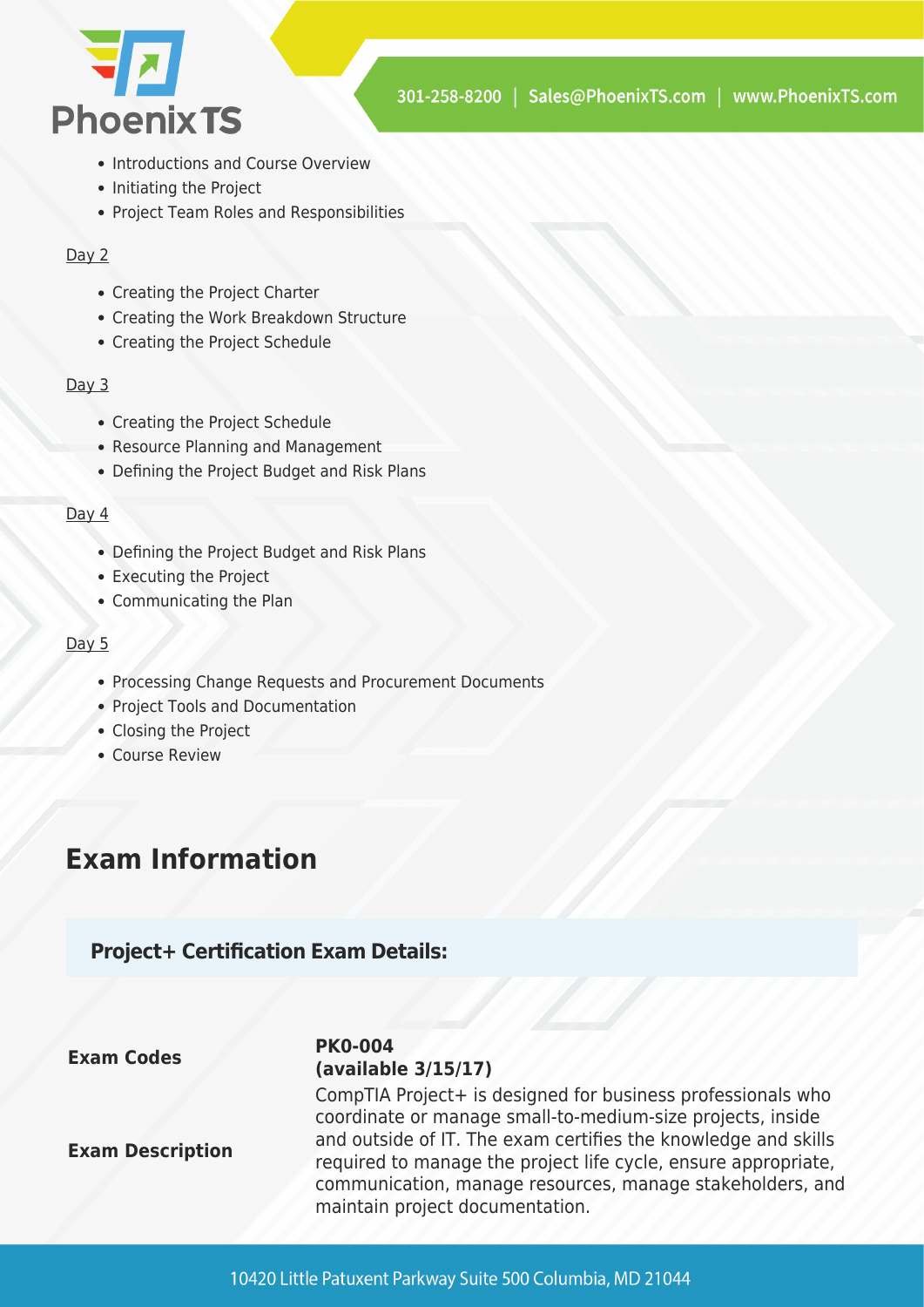

**Number of Questions** Maximum of 95 questions

**Length of Test** 90 Minutes **Recommended Experience Launch Date** March 15 2017 **Retirement** N/A

**Type of Questions** Multiple choice questions (single and multiple response), and drag and drops **Passing Score** 710 (on a scale of 100-900) At least 12 months of cumulative project management experience or equivalent education **Testing Provider** Pearson VUE Testing Centers ProctorU (~Q2-Q3 2017)

### **Exam focuses on these skill areas:**

| <b>Domain</b>                              | <b>Percentage Weight</b> |
|--------------------------------------------|--------------------------|
| <b>Project Basics</b>                      | 36%                      |
| <b>Project Constraints</b>                 | 17%                      |
| <b>Communication and Change Management</b> | 26%                      |
| <b>Project Tools and Documentation</b>     | 21%                      |

### **Project+ Certification Training** Follow On Courses

**[PMP \(Project Management Professional\)](https://phoenixts.com/training-courses/project-management-certification-maryland/)**

**Due to Covid-19 safety restrictions** PhoenixTS will temporarily be unable to provide food to our students who attend class at our Training Center; however, our Break Areas are **currently open** where students will find a constant supply of Coffee, Tea and Water. Students may bring their own lunch and snacks to eat in our breakrooms or at their seat in the classroom or eat out at one of the many nearby restaurants.